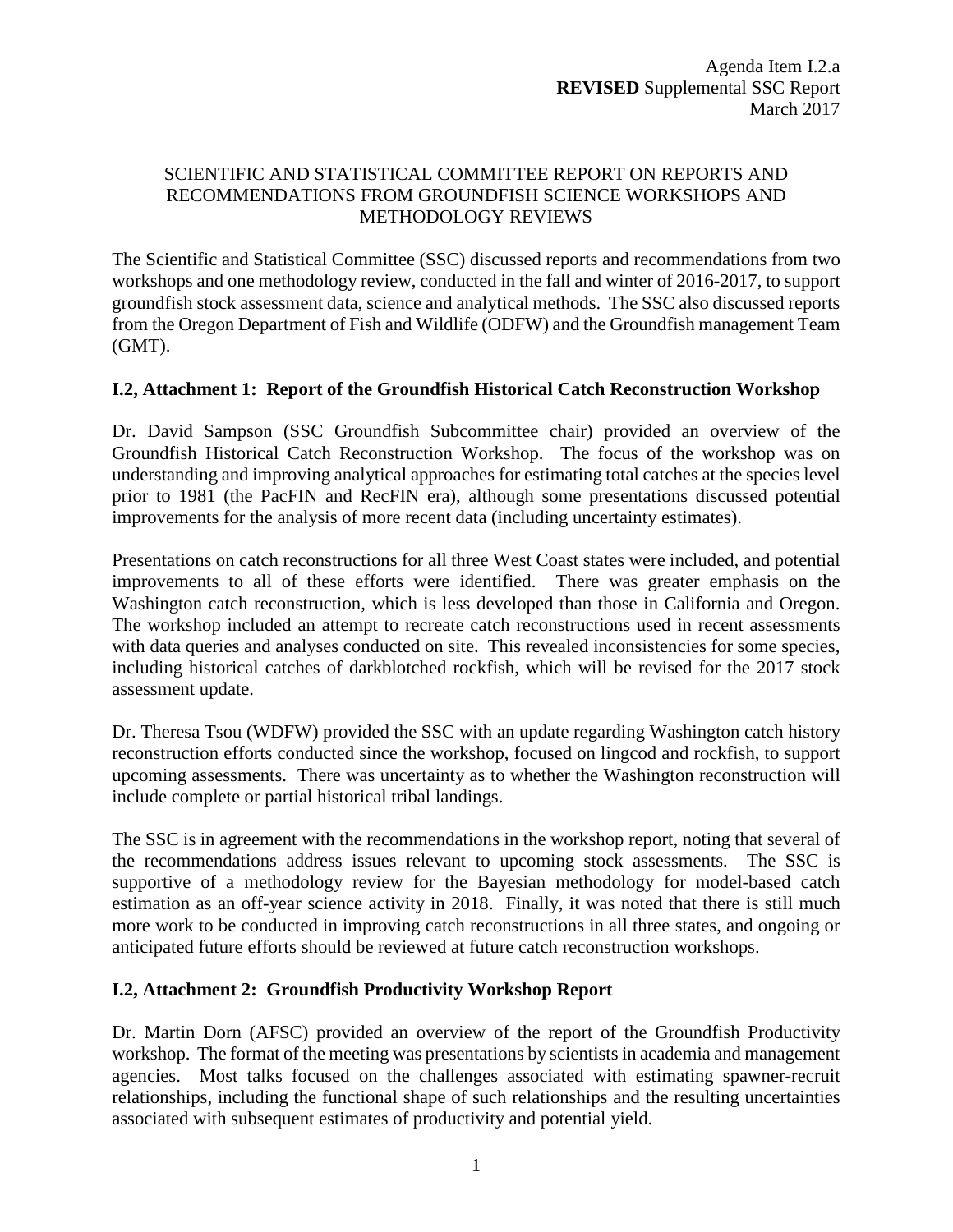The report includes extended abstracts, highlights of panel discussions, and a series of recommendations and conclusions. The SSC recommends adopting the ten recommendations and conclusions listed in the workshop report, with the following caveats:

The SSC clarifies that recommendation 5b ("Evaluation of different three-parameter models and alternative leading parameters for incorporation into Stock Synthesis") reflects the desire to include a wider range of alternative stock recruit relationship functional forms in the Stock Synthesis modeling platform. Similarly, recommendation 5d refers to the need to continue to perform meta-analyses that assume nonparametric shapes.

With respect to point 7 (regarding the gradual increase of steepness estimates for rockfish from  $\sim$ 0.6 to  $\sim$ 0.8 since the initial productivity workshop in 2002), the SSC notes that the most recent estimate of the steepness prior suggests a decline in the steepness point estimate from ~0.78 to  $\sim$ 0.72. This would lead to less of a difference between inferred productivity (yield) from the steepness prior estimate and the lower yield associated with the SPR-based reference points used by management. The SSC recommends that a workshop that includes specific analyses exploring the consistency among reference points be scheduled for the next non-assessment year in 2018.

## **I.2, Supplemental SSC Groundfish Subcommittee Report on the Review of Assessment Methodologies Proposed for Use in 2017 Assessments**

Dr. David Sampson presented an overview of the results of the Groundfish Subcommittee Report on the Review of Assessment Methodologies. The SSC recommends adopting the recommendations in the workshop report, and will revise the Accepted Practices Guidelines for Groundfish Stock Assessment document accordingly, with the following modifications:

The SSC discussed the geostatistical GLMM software developed and maintained by Dr. Jim Thorson (VAST, vector autoregressive spatial temporal model, [www.fishstats.org\)](http://www.fishstats.org/). For fisheriesindependent survey data, the software includes a range of options that can either replicate previously recommended model complexity levels or use more advanced analytical methods. The SSC recommends that analysts have the latitude to use this software, and strongly encourages analysts to compare model results with and without autoregressive features. Analysts need to provide appropriate diagnostic statistics if they intend to use the geostatistical features of the model.

With respect to the revised set of priors for natural mortality  $(M)$ , the recommendation should be to set the fixed value equal to the median rather than the mean value of the prior.

## **I.2.a, ODFW Report: Regarding Speciation of Unspecified Rockfish Landings in Oregon for Inclusion in Stock Assessment Time Series of Removals**

Mr. Patrick Mirick (ODFW/GMT), discussed results of this analysis with the SSC. He noted that for species that had their own market categories (such as Pacific ocean perch), catches do not change much, but total landings of other species do undergo substantive changes (such as darkblotched and yelloweye). This document should be consulted in the development of rockfish catch histories from Oregon.

# **Agenda Item I.2.a, GMT Report 2: Discard Mortality Rates Applicable to the Nearshore Fishery**